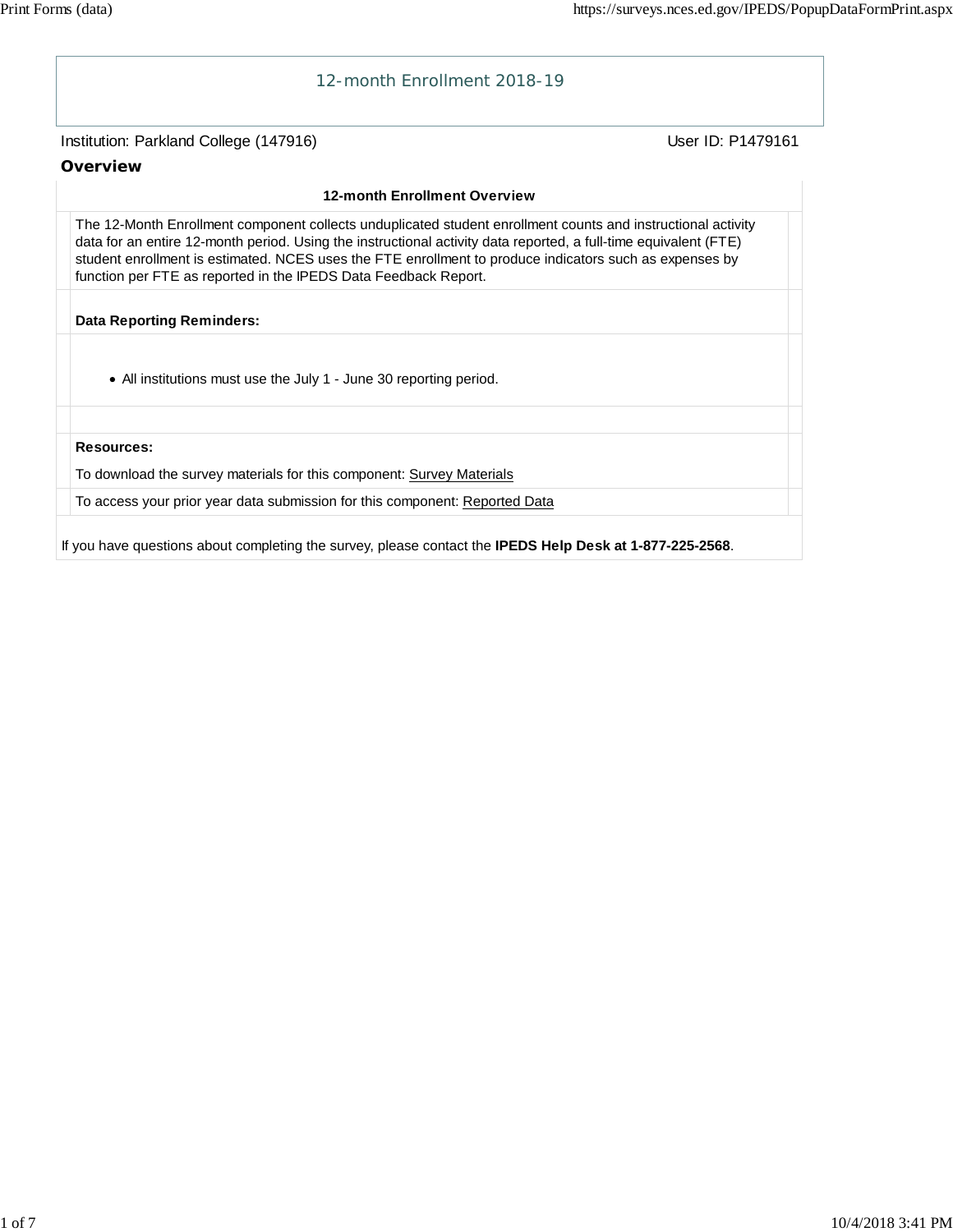Institution: Parkland College (147916) Contact College (147916)

## **Undergraduate Instructional Activity Type**

**Undergraduate instructional activity data in Part B may be reported in units of contact hours or credit hours. Which instructional activity units will you use to report undergraduate instructional activity?**

**Please note that any graduate level instructional activity must be reported in credit hours.**

|   | Contact hours                                                                                                              |
|---|----------------------------------------------------------------------------------------------------------------------------|
| ⊙ | Credit hours                                                                                                               |
| o | Both contact and credit hours (some undergraduate programs measured in contact hours and some<br>measured in credit hours) |
|   | You may use the space below to provide context for the data you've reported above.                                         |
|   |                                                                                                                            |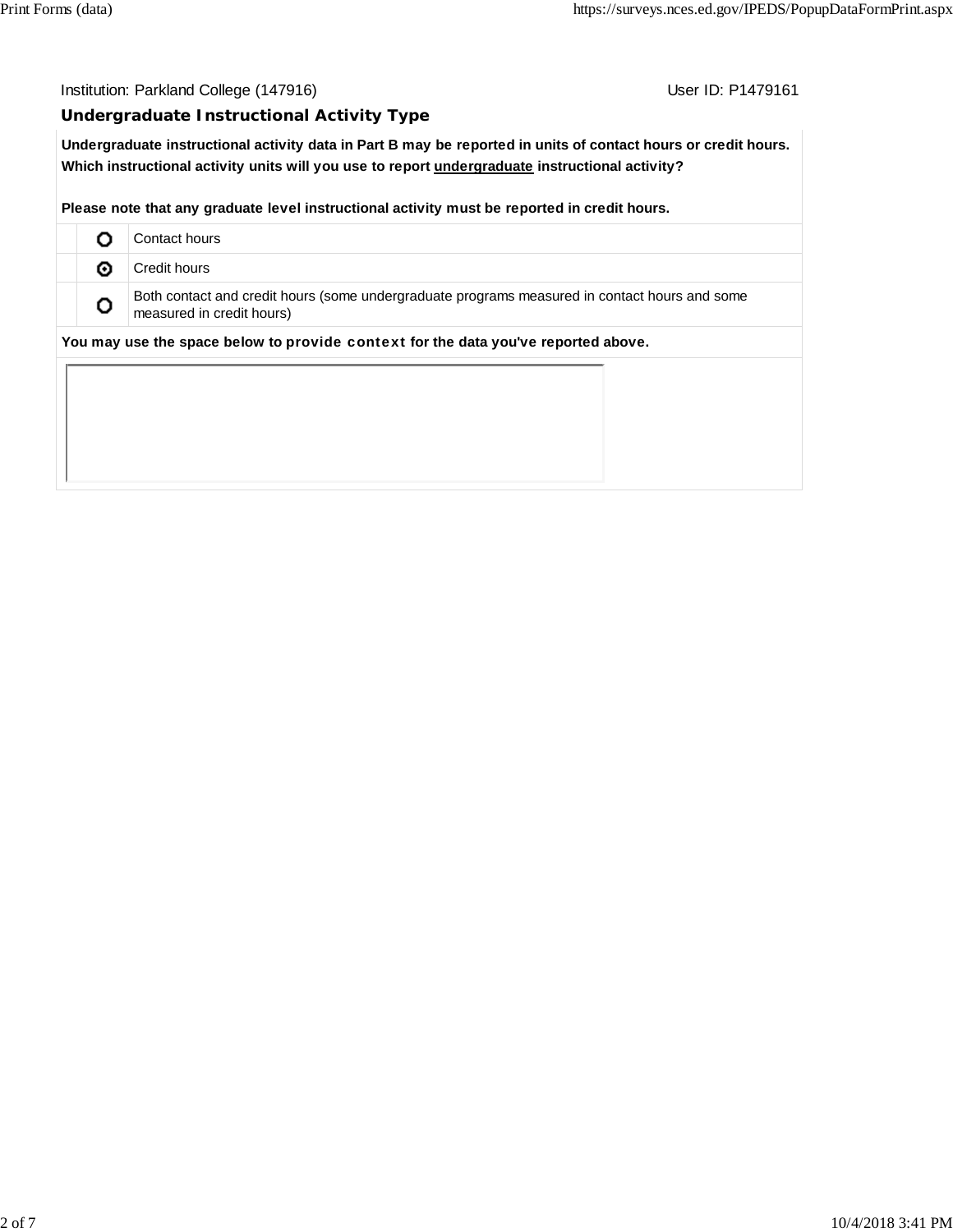## Institution: Parkland College (147916) Contract College (147916)

# **Part A - Unduplicated Count**

# **12-month Unduplicated Count by Race/Ethnicity and Gender**

**July 1, 2017 - June 30, 2018**

#### **Reporting Reminders:**

- **Report Hispanic/Latino individuals of any race as Hispanic/Latino**
- **Report race for non-Hispanic/Latino individuals only**
- **Even though Teacher Preparation certificate programs may require a bachelor's degree for admission, they are considered subbaccalaureate undergraduate programs, and students in these programs are undergraduate students.**

#### **Men**

| Students enrolled for credit              | Undergraduate students |
|-------------------------------------------|------------------------|
| Nonresident alien                         | 326                    |
| Hispanic/Latino                           | 460                    |
| American Indian or Alaska Native          | 10 <sup>°</sup>        |
| Asian                                     | 357                    |
| Black or African American                 | 702                    |
| Native Hawaiian or Other Pacific Islander | 4                      |
| White                                     | 2,967                  |
| Two or more races                         | 161                    |
| Race and ethnicity unknown                | 789                    |
| <b>Total men</b>                          | 5,776                  |
| Total men prior year                      | 6,181                  |

## Women

| Students enrolled for credit              | Undergraduate students |
|-------------------------------------------|------------------------|
| Nonresident alien                         | 248                    |
| Hispanic/Latino                           | 554                    |
| American Indian or Alaska Native          | 15 <sub>15</sub>       |
| Asian                                     | 385                    |
| <b>Black or African American</b>          | 877                    |
| Native Hawaiian or Other Pacific Islander | 6                      |
| White                                     | 3,421                  |
| Two or more races                         | 189                    |
| Race and ethnicity unknown                | 767                    |
| <b>Total women</b>                        | 6,462                  |
| Total women prior year                    | 6,505                  |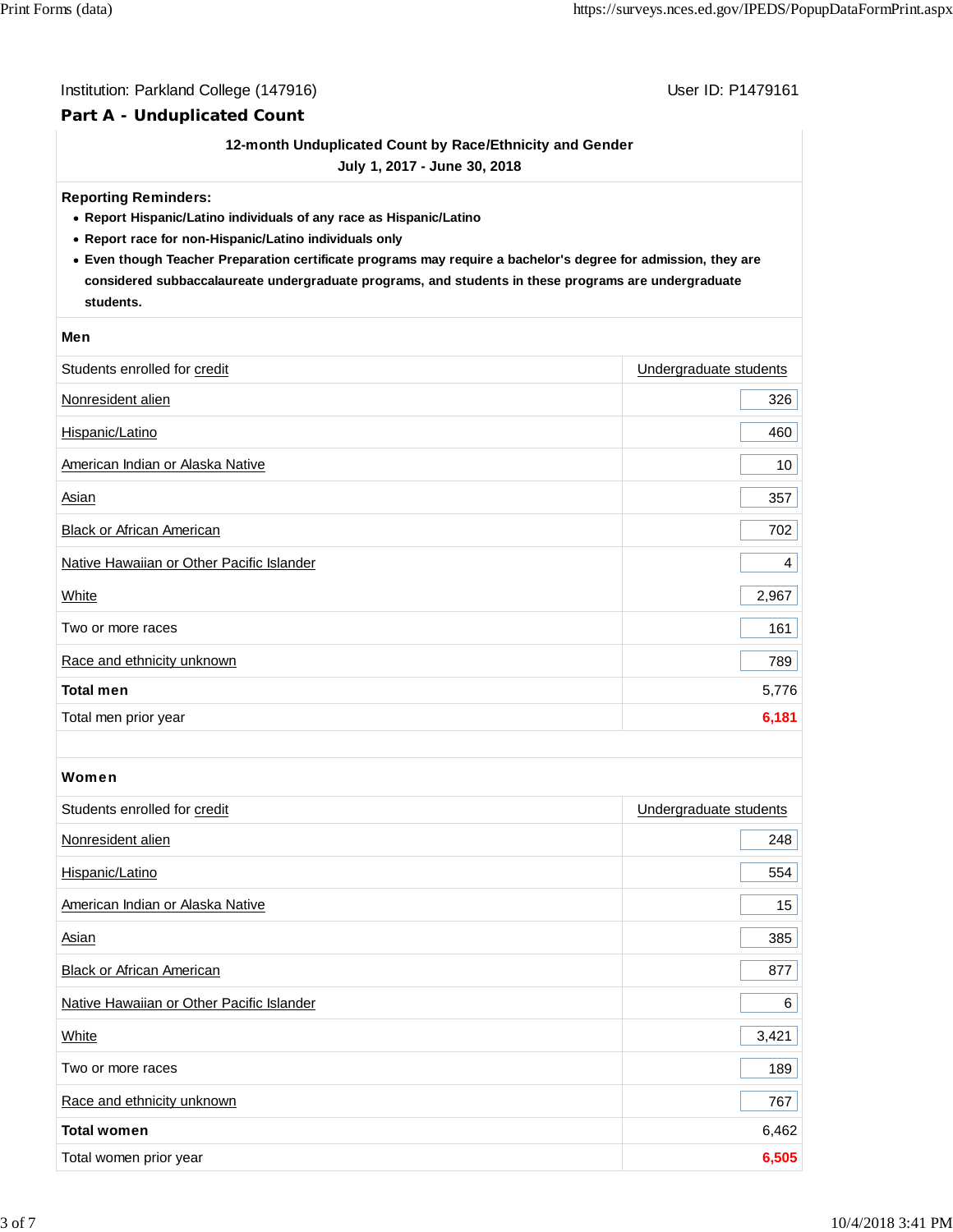| <b>Grand total (2017-18)</b>                                                                                                            | 12,238 |
|-----------------------------------------------------------------------------------------------------------------------------------------|--------|
| Prior year data:                                                                                                                        |        |
| Unduplicated headcount (2016-17)                                                                                                        | 12,686 |
| Total enrollment Fall 2017<br>NOTE: Grand total (2017-18) calculated above is expected to be greater than Total<br>enrollment Fall 2017 | 7,159  |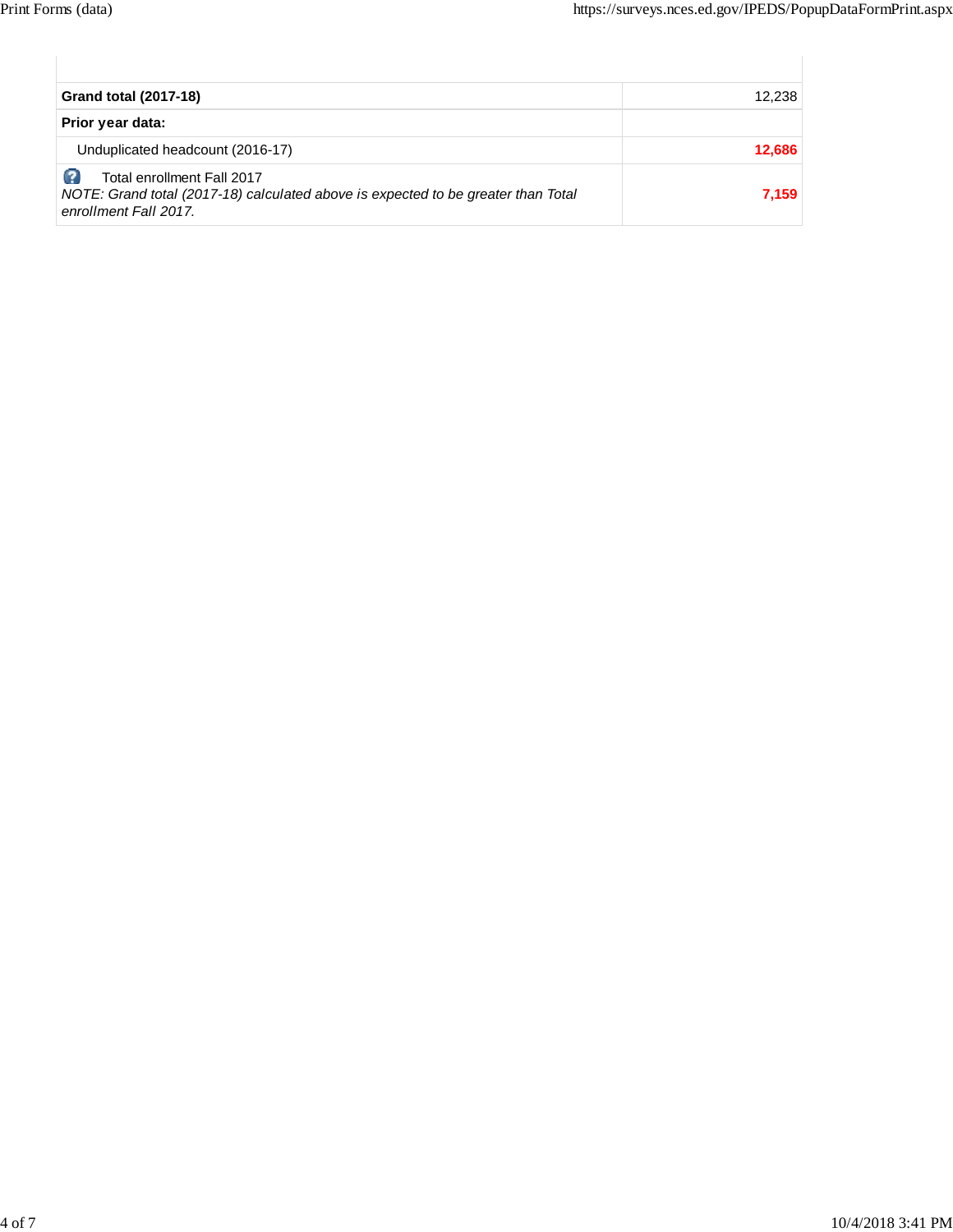| Institution: Parkland College (147916)<br>User ID: P1479161                                                                                                                                                                                                                                                                                            |                                     |                                                                                                                                               |                                                                                                                                                                                                                                                 |
|--------------------------------------------------------------------------------------------------------------------------------------------------------------------------------------------------------------------------------------------------------------------------------------------------------------------------------------------------------|-------------------------------------|-----------------------------------------------------------------------------------------------------------------------------------------------|-------------------------------------------------------------------------------------------------------------------------------------------------------------------------------------------------------------------------------------------------|
| Part B - Instructional Activity                                                                                                                                                                                                                                                                                                                        |                                     |                                                                                                                                               |                                                                                                                                                                                                                                                 |
|                                                                                                                                                                                                                                                                                                                                                        |                                     |                                                                                                                                               |                                                                                                                                                                                                                                                 |
| <b>Instructional Activity Reporting Reminder:</b>                                                                                                                                                                                                                                                                                                      |                                     |                                                                                                                                               |                                                                                                                                                                                                                                                 |
|                                                                                                                                                                                                                                                                                                                                                        |                                     |                                                                                                                                               |                                                                                                                                                                                                                                                 |
| 2017-18 total activity                                                                                                                                                                                                                                                                                                                                 |                                     |                                                                                                                                               | Prior year data                                                                                                                                                                                                                                 |
|                                                                                                                                                                                                                                                                                                                                                        |                                     |                                                                                                                                               |                                                                                                                                                                                                                                                 |
|                                                                                                                                                                                                                                                                                                                                                        |                                     |                                                                                                                                               |                                                                                                                                                                                                                                                 |
|                                                                                                                                                                                                                                                                                                                                                        |                                     |                                                                                                                                               | 161,658                                                                                                                                                                                                                                         |
|                                                                                                                                                                                                                                                                                                                                                        |                                     |                                                                                                                                               |                                                                                                                                                                                                                                                 |
|                                                                                                                                                                                                                                                                                                                                                        |                                     |                                                                                                                                               |                                                                                                                                                                                                                                                 |
| Calendar system (as reported on the prior year IC Header survey component):                                                                                                                                                                                                                                                                            |                                     |                                                                                                                                               | <b>Semester</b>                                                                                                                                                                                                                                 |
| If the IPEDS calculated FTE estimates below are not reasonable, AND you have reported the correct instructional<br>activity hours above, enter your best FTE estimate in the "Institution reported FTE" column below and save the page.<br>This option should be used ONLY if the calculated estimate is not reasonable for your institution and IPEDS |                                     |                                                                                                                                               |                                                                                                                                                                                                                                                 |
|                                                                                                                                                                                                                                                                                                                                                        |                                     |                                                                                                                                               |                                                                                                                                                                                                                                                 |
| Please provide your best estimate of undergraduate FTE for the 12-month reporting period only if the calculated FTE<br>estimate below is not reasonable for IPEDS comparison purposes:                                                                                                                                                                 |                                     |                                                                                                                                               |                                                                                                                                                                                                                                                 |
| <b>Calculated FTE</b><br>2017-18                                                                                                                                                                                                                                                                                                                       | Institution reported<br>FTE 2017-18 |                                                                                                                                               | Prior year FTE<br>2016-17                                                                                                                                                                                                                       |
|                                                                                                                                                                                                                                                                                                                                                        |                                     | 12-month Instructional Activity<br>July 1, 2017 - June 30, 2018<br>misleading for comparison purposes among all IPEDS reporting institutions. | • Instructional activity is used to calculate an IPEDS FTE based on the institution's reported calendar system.<br>. Institutions need not report their own calculations of undergraduate FTE unless IPEDS FTE calculations would be<br>156,310 |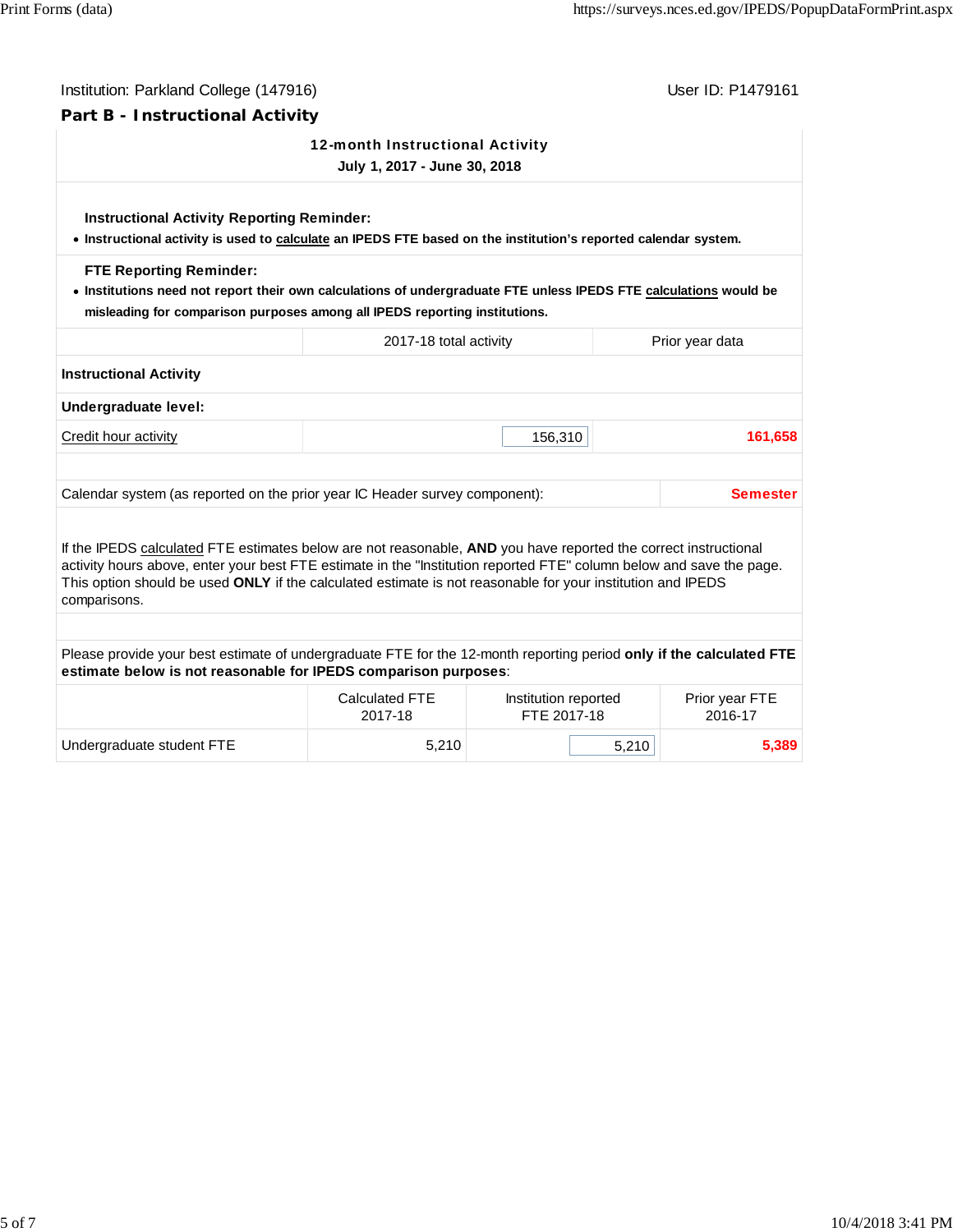User ID: P1479161

## **Prepared by**

The name of the preparer is being collected so that we can follow up with the appropriate person in the event that there are questions concerning the data. The Keyholder will be copied on all email correspondence to other preparers.

The time it took to prepare this component is being collected so that we can continue to improve our estimate of the reporting burden associated with IPEDS. Please include in your estimate the time it took for you to review instructions, query and search data sources, complete and review the component, and submit the data through the Data Collection System.

Thank you for your assistance.

| This survey component was prepared by: |                        |  |                             |  |                   |  |  |
|----------------------------------------|------------------------|--|-----------------------------|--|-------------------|--|--|
| ◉                                      | Keyholder              |  | <b>SFA Contact</b>          |  | <b>HR Contact</b> |  |  |
|                                        | <b>Finance Contact</b> |  | Academic Library<br>Contact |  | Other             |  |  |
| Name:                                  | <b>Brian Counter</b>   |  |                             |  |                   |  |  |
| Email:                                 | bcounter@parkland.edu  |  |                             |  |                   |  |  |

#### **How many staff from your institution only were involved in the data collection and reporting process of this survey component?**

1.00 | Number of Staff (including yourself)

#### **How many hours did you and others from your institution only spend on each of the steps below when responding to this survey component?**

*Exclude the hours spent collecting data for state and other reporting purposes.*

| <b>Staff</b><br>member | <b>Collecting Data</b><br><b>Needed</b> | <b>Revising Data to</b><br>Match<br><b>IPEDS Requirements</b> | <b>Entering Data</b> | <b>Revising and Locking</b><br>Data |  |
|------------------------|-----------------------------------------|---------------------------------------------------------------|----------------------|-------------------------------------|--|
| Your office            | 0.00                                    | 0.00                                                          | 0.50                 | 1.00                                |  |
|                        | hours                                   | hours                                                         | hours                | hours                               |  |
| <b>Other</b>           | 0.00                                    | 0.00                                                          | 0.00                 | 0.00                                |  |
| offices                | hours                                   | hours                                                         | hours                | hours                               |  |
|                        |                                         |                                                               |                      |                                     |  |